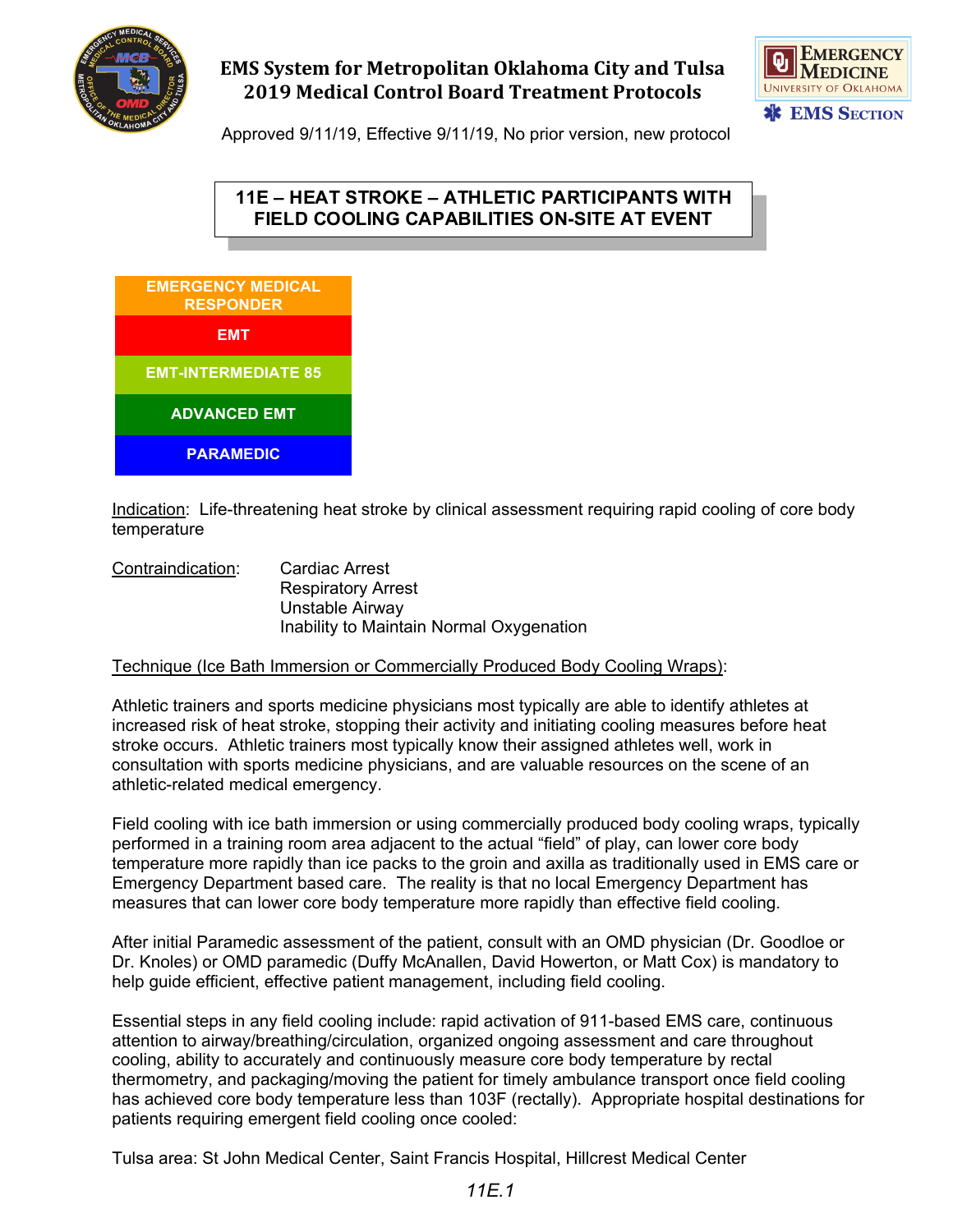

### **EMS System for Metropolitan Oklahoma City and Tulsa 2019 Medical Control Board Treatment Protocols**

Approved 9/11/19, Effective 9/11/19, No prior version, new protocol

### Step 1 (Figure 1):

The patient will most likely be encountered immersed in an ice bath or within the commercial cooling wrap device. Rectal thermometry should already be in place as well. Initial assessment includes confirmation of pulse – best practice would be to have continuous access to one wrist, and effective breathing. Any patient requiring active airway management beyond positioning the head above the ice bath should be removed from cooling and transported as quickly as possible.



#### Step 2 (Figure 2):

The Paramedic should establish location near the patient's airway throughout cooling. Attach waveform capnography to continuously measure spontaneous circulation, respiratory rate, and ventilatory effects. Notify OMD for patient consultation of care.

#### Step 3 (Figure 3):

Cooling impact should be rapid, being able to see decrease in core body temperature on the rectal thermometer screen. Be prepared for sudden alertness, and often vomiting, once the core temperature approaches 103F. If initial temperature shows 107.9F, realize the actual temperature is likely higher, as most available rectal thermometers will only read to 107.9F.